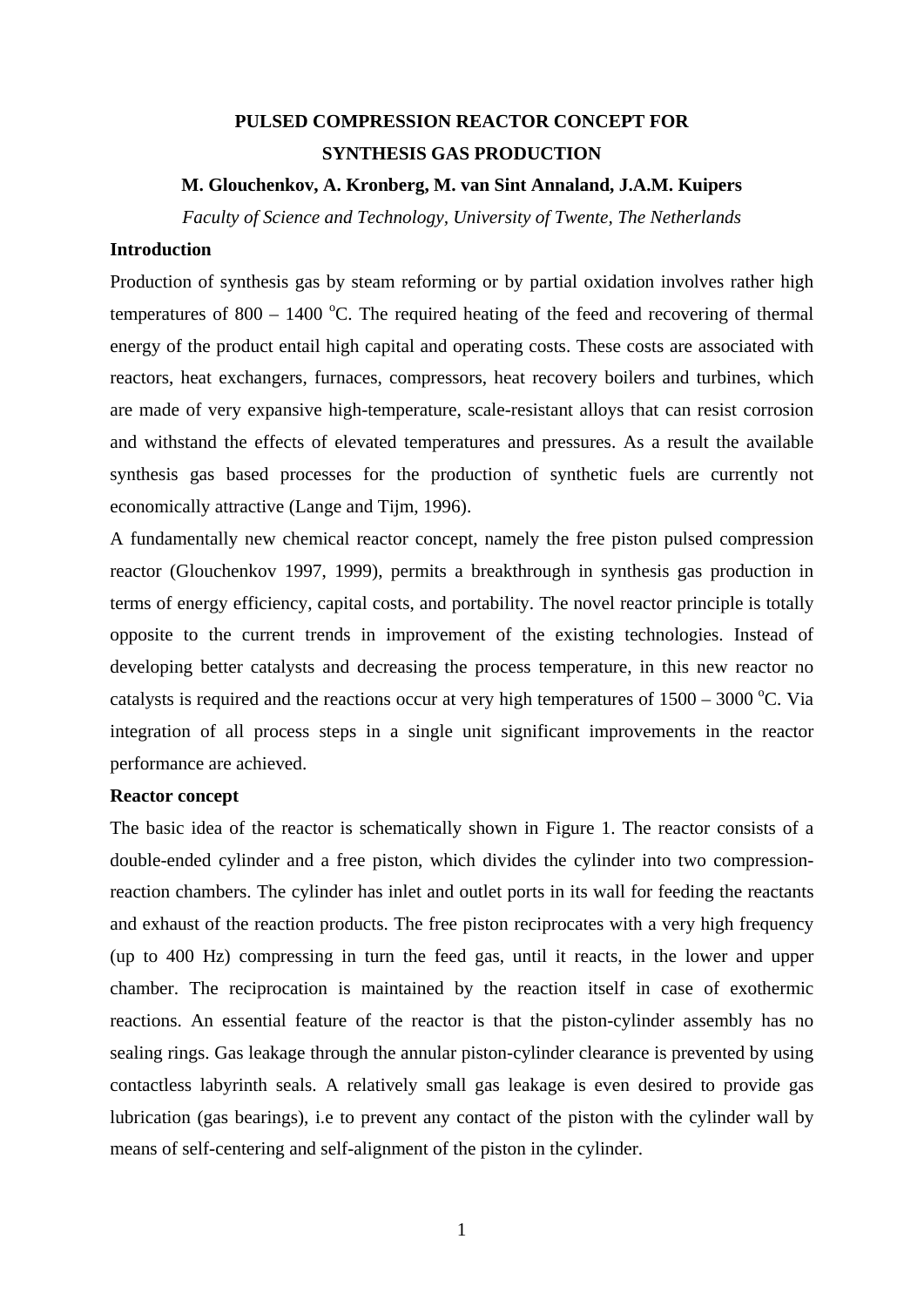

Figure 1. Operating principle of the pulsed compression reactor.

The use of the free, gas lubricated piston, makes it possible to achieve very high compression ratios (the ratios of the volumes before and after compression) and frequencies of the piston oscillation. The resulted very short duration of the extreme conditions prevents a significant heat exchange between the hot, compressed gas and the reactor walls. Therefore unique combinations of pressures and temperatures from several hundreds to several thousands of bars and up to several thousands of K can be obtained. These conditions are far beyond the feasible operation window in steady state chemical reactors. The achieved pressures and temperatures are ideal for almost instantaneous completion of many industrially important chemical reactions. The high frequency of the piston oscillation results in very high space velocities, i.e. ratio of volume throughput to reactor volume (millions per hour). Huge rates of temperature and pressure change (up to  $10^7$  K/s,  $10^7$  bar/s) afford an excellent way of "freezing" the high temperature products and producing a better yield in case of equilibrium reactions. Gas compression in the reactor can be adjusted depending on the desired conditions and is not determined by the mechanical restrictions as in conventional piston devices.

The free piston behaves like a pendulum swinging between two gas springs. Compensation of the inevitable energy losses due to friction and gas leakage is only required. These energy losses are very much smaller than the losses in the conventional processes. The reactor comprises the entire processing train: gas compression, heating of the reactants, reaction itself, cooling of products and utilization of the released reaction energy. The reactor is ideally suited for synthesis gas production by partial oxidation of various hydrocarbon feedstocks. Furthermore, the pulsed compression reactor technology may be very interesting for conducting of a great variety of other industrially important chemical reactions, as was proven experimentally using single-shot ballistic piston machines (Ryabinin, 1961).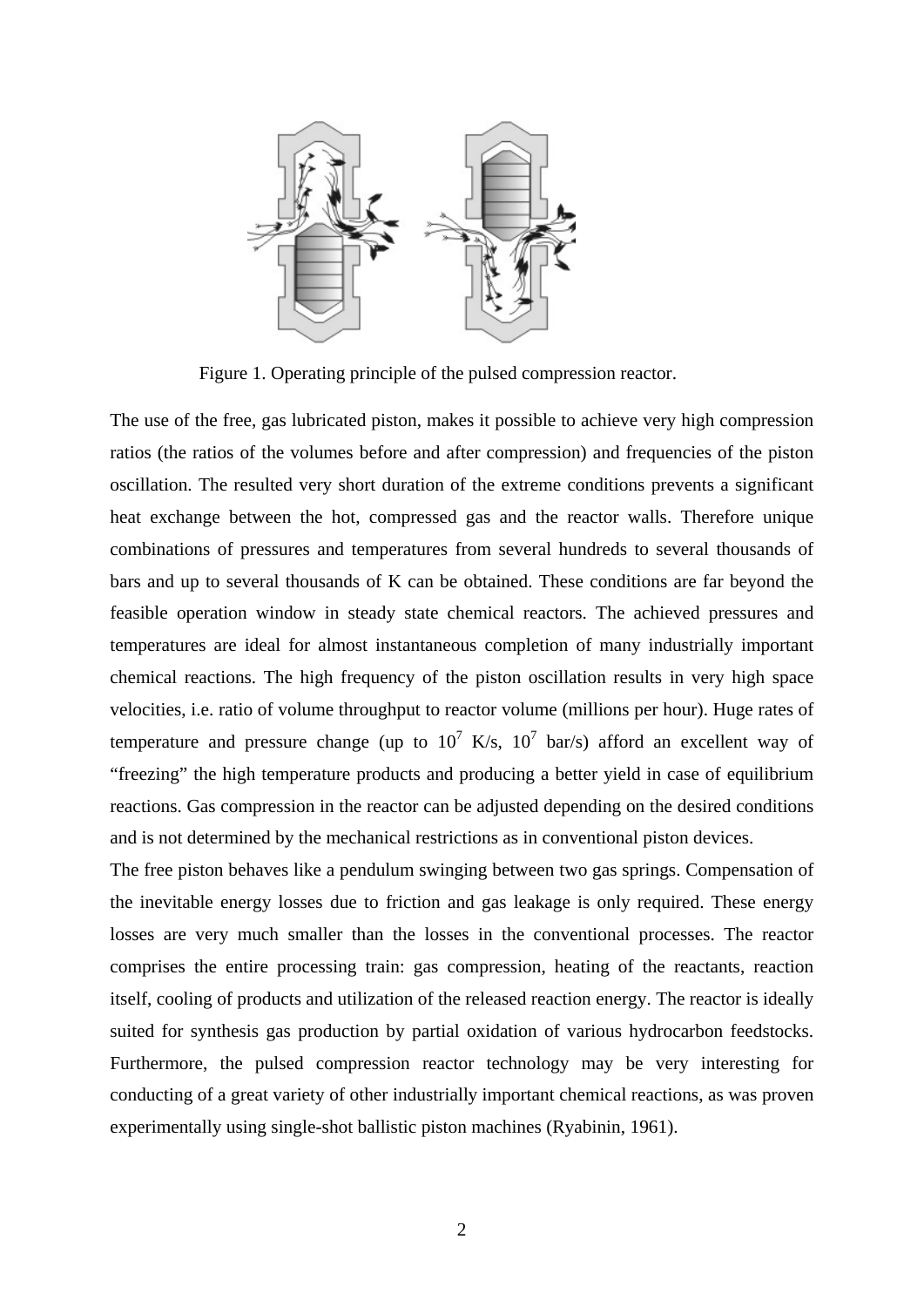#### **Experiments and results**

*Experiments without reactions*. Firstly, the basic reactor performance was studied without chemical reactions using two reactors of 105 mm and 70 mm height, both with an inside diameter of 60 mm and many pistons of different density, dimensions and shape. In these experiments, compressed air was injected into the lower chambers either continuously through developed throttles or momentary using developed fast acting valves.

The experiments showed that the reactors can easily be started-up using either of the two start up systems and operate smoothly without wear of the piston and cylinder walls. The reactors demonstrated a unique performance in terms of the achieved combinations of compression, frequency, temperature and pressure: compression ratio  $5 - 45$ , piston frequency  $50 - 200$  Hz; piston speed 5 – 30 m/s; piston acceleration  $(1 - 12) \times 10^3$  g. The maximum pressure and temperature observed in these conditions were 200 bar and 1360 K respectively. Such combinations are unique even for the state-of-the-art internal combustion engines and other known piston-compression machines whereas the values of these parameters can easily be increased several times in the developed reactors (Glouchenkov et al., 2002).

*Experiments with reactions.* To demonstrate the technical feasibility of the new reactor concept two reactors for carrying out chemical reactions – one with a single working chamber and a second with two working chambers as shown in Fig 1 - have been designed, manufactured and tested. The inner diameter of the both reactors was 60 mm. Six pistons of different shape and dimension were used for each reactor.

The experiments were conducted with methane/air, propane/air and ethyl ether/air mixtures. In most of the experiments propane/air mixtures were used; concentration of propane in the feed gas varied from 0.8 to 20 vol % (fuel/air equivalence ratio  $\phi = 0.2 - 6.0$ ).

At first the conditions required for the reactions were studied in experiments without gas flow through the reactors. The occurence of the reactions manifested through a significant increase of the maximum pressures  $(20 - 200 \text{ bar})$  compared to that at similar conditions but only with air.

The measurements showed unique pressures and reaction rates. Figure 2 shows the influence of propane on the pressure change in the single chamber reactor. It demonstrates in particular the capabilities of the pulsed compression reactors: extremely short reaction times (of about 10 μs) and huge rates of pressure and temperature change. None of the available chemical reactors can provide these operating conditions.